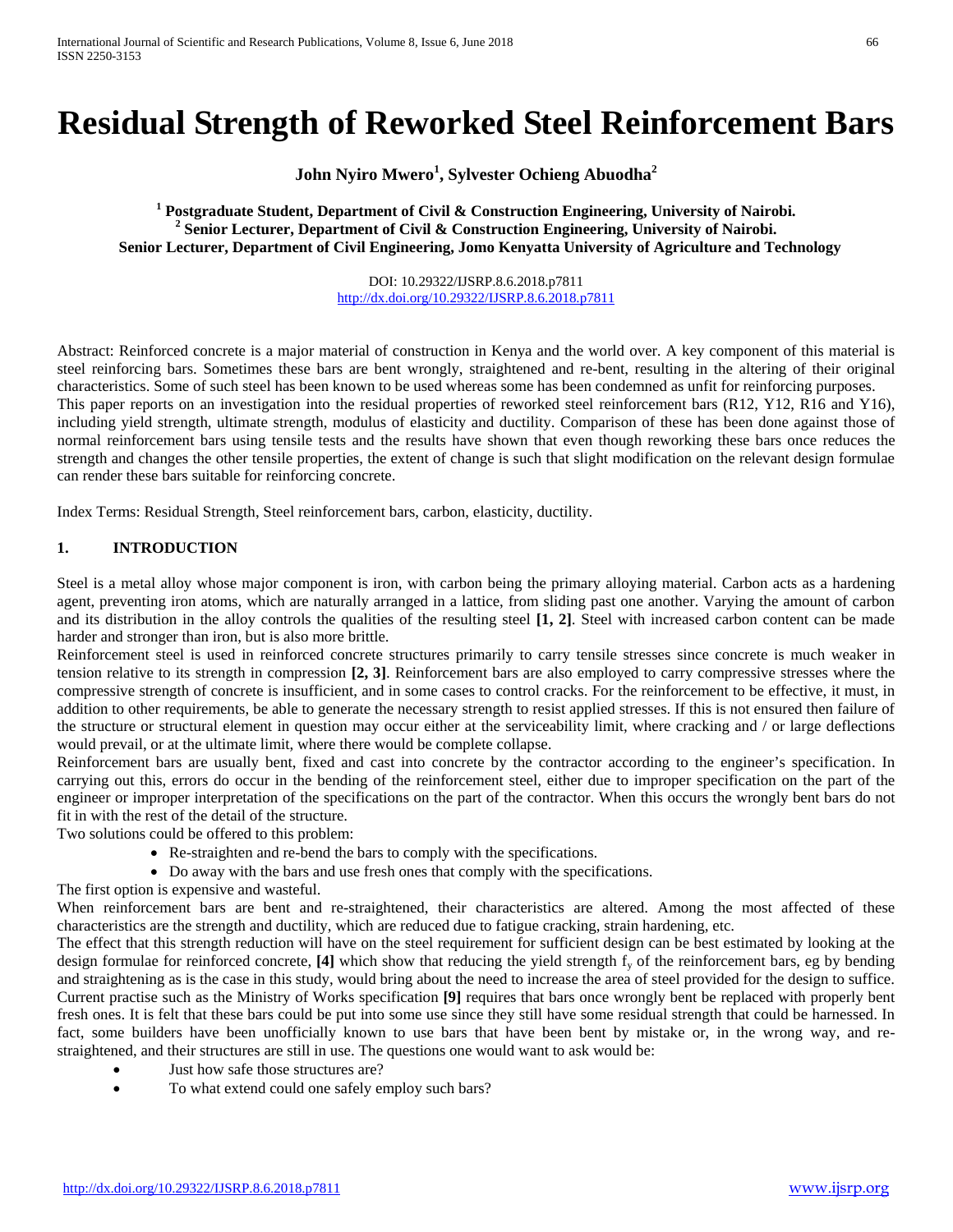Clearly, information on the behaviour of re-bars when bent and re-straightened would be of great interest to the engineer, the contractor and even the owner of the project, since this would offer a more economic way of dealing with bending mistakes during steel fixing, which do occur in the construction industry.

Before this is achieved however, there is need to study, quantify, and come up with a data base on the effect of bending and restraightening of these bars. This paper reports on a study carried out in an attempt to achieve this goal.

# **1.1 Objectives**

The main objectives of the study were

- 1. To collect, test and compare the characteristics of the steel reinforcement bars in the market with those required by the relevant codes, for purposes of checking their compliance with those codes. These characteristics included tensile strength, ultimate strength, percentage elongation and percentage reduction in area.
- 2. To test some reworked samples of these bars and compare the properties mentioned above to those of normal bars.

# **2. SAMPLES**

# **2.1 Collection**

Samples for tensile tests consisted of cutoffs of R10, Y10, R12, Y12, R16 and Y16, collected from a contractor's yard in Nairobi. A summery of the collected samples was as given in table 1. Shearing was used to cut the bars.

|  | <b>Table 1: Summery of Collected Samples</b> |  |  |  |
|--|----------------------------------------------|--|--|--|
|--|----------------------------------------------|--|--|--|

# **Samples Batch 1**

| $\sim$ which $\sim$ $\sim$ $\sim$ $\sim$ $\sim$ $\sim$ $\sim$ |                 |          |                |            |                 |           |                               |
|---------------------------------------------------------------|-----------------|----------|----------------|------------|-----------------|-----------|-------------------------------|
| Sample                                                        | Bar type        | Samples  | <b>Samples</b> | Total No.  | of<br>Angle     | Radius of | Comments                      |
|                                                               | $&$ size        | reworked | not            | of samples | bend            | bend      |                               |
|                                                               |                 |          | reworked       |            | $(\text{deg.})$ | (mm)      |                               |
| <b>TT1/R10</b>                                                | R10             | 8        | 2              | 10         | 90              | 33        | Successfully reworked         |
| TT1/Y10                                                       | Y10             | 8        | ↑              | 10         | 90              | 33        | Successfully reworked         |
| TT1/R12                                                       | R <sub>12</sub> | 6        | 2              | 8          | 90              | 33        | Successfully reworked         |
| <b>TT1/Y12</b>                                                | Y12             | 8        | ↑              | 10         | 90              | 33        | Successfully reworked         |
| <b>TT1/R16</b>                                                | R <sub>16</sub> | 8        | $\overline{2}$ | 10         | 90              | 33        | during<br>broke<br><b>One</b> |
|                                                               |                 |          |                |            |                 |           | reworking                     |
| TT1/Y16                                                       | Y16             | 8        | $\overline{2}$ | 10         | 90              | 33        | during<br>broke<br>One        |
|                                                               |                 |          |                |            |                 |           | reworking                     |

# **Samples Batch 2**

| Sample         | Bar type        | Samples  | Samples  | Total No.  | of 1<br>Angle   | Radius of | Remarks                |
|----------------|-----------------|----------|----------|------------|-----------------|-----------|------------------------|
|                | $&$ size        | reworked | not      | of samples | bend            | bend      |                        |
|                |                 |          | reworked |            | $(\text{deg}).$ | (mm)      |                        |
| <b>TT1/R12</b> | R <sub>12</sub> | 10       |          | 12         | 90              | 20        | Successfully reworked. |
| <b>TT1/Y12</b> | Y12             |          |          | b          | 90              | 33        | Showed some<br>cracks  |
|                |                 |          |          |            |                 |           | and flaking.           |
| TT1/R16        | R <sub>16</sub> |          |          |            | 90              | 33        | Successfully reworked. |
|                |                 |          |          |            |                 |           |                        |
| TT1/Y16        | Y16             |          |          |            | 90              | 33        | Showed some cracks.    |

# **2.1 Preparation**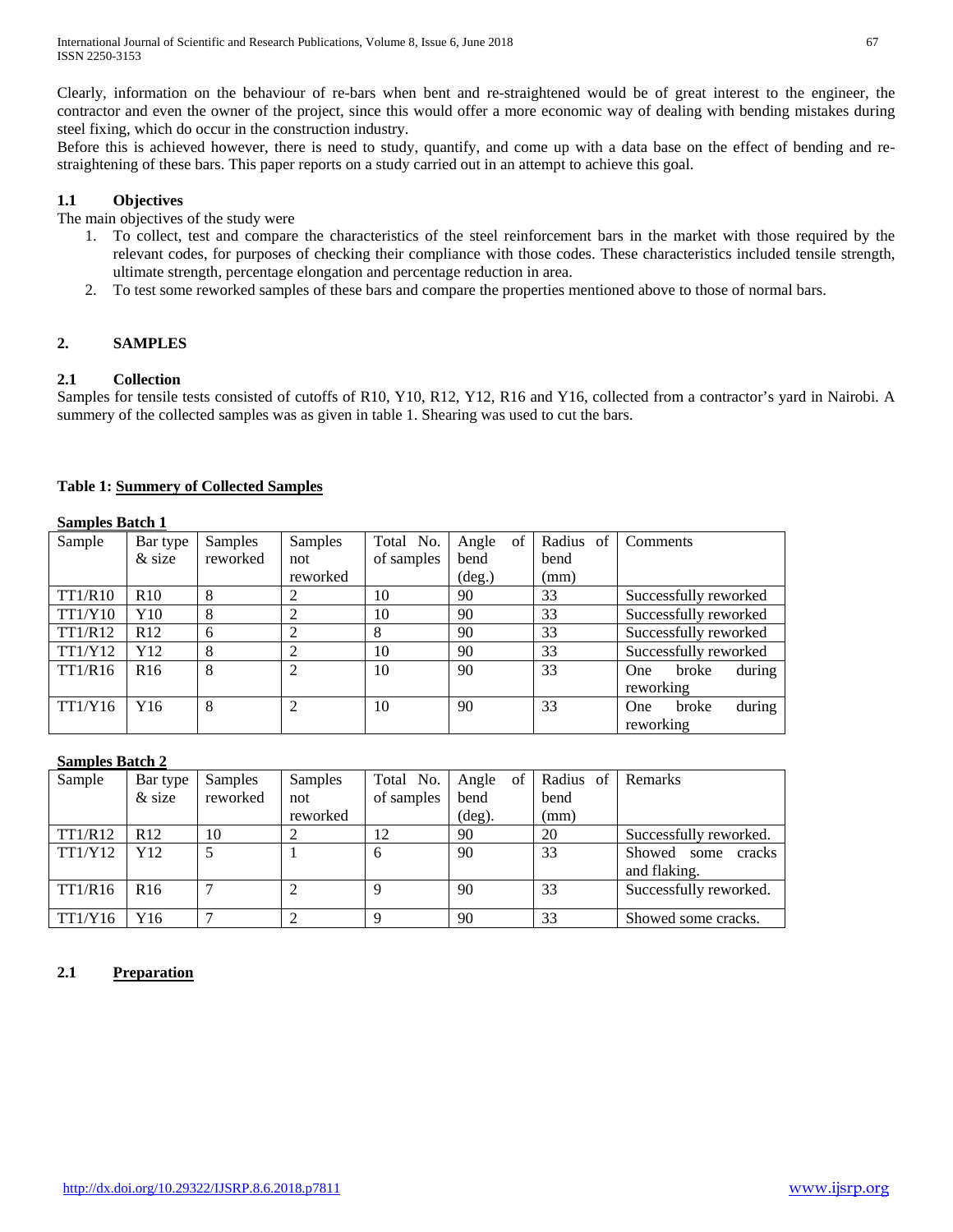For all the samples in batch 2, except the R12s strains were taken using Saunders-Roe Foil Electric Strain Gauges. The strain gauges were fixed onto the reworked part of the samples.

**Figure 1:** Testing Rig.



For the R12 samples strains were taken using Batty extensometer (See figure 1). Cutting of all the samples to the required 1 m length was done using a hack saw.

## **2.3 Testing**

The tests done at JKUAT were carried out using a Tensile Testing Machine with a capacity of 100 tf.

Before mounting of bars onto the testing machine, their original length and weight were measured and recorded. They were then mounted onto the machine and held in place by the machine's wedge shaped grips before the leads from the strain gauges were attached to a digital data logger. The load was then applied at 0.5 ton intervals at the ends of the samples and for each interval, strain readings taken in the form of print outs from the data logger, at the operation of a button. For most of the bars an extra strain reading was taken at the sample's yield point.

Loading was continued to ultimate failure of the bars after which they were dismounted from the loading machine and tightly refitted together before final length was taken for purposes of calculation of final elongation. Final cross sectional dimensions at the failure point were also taken. Stress strain graphs were then plotted from these results.

The tests done at the University of Nairobi were carried out using a testing rig that consisted of a concrete frame mounted on a stand (fig. 1). Loading was done using a hand operated hydraulic jack. A load cell of 100 KN was used to measure the applied load and a Baty extensometer used to read the extension. The value of load was read via a load meter attached to the load cell. Bar samples were held onto the testing rig using anchors, one above the load cell and another below the jack.

Load was applied at 5 KN intervals, for each a strain reading being taken, until yield was reached. The strain gauge was then removed to avoid its spoiling by excessive straining. Loading was then continued to ultimate failure.

The bar was then removed and tightly refitted together before final length and cross sectional dimensions were taken. Stress strain graphs were then plotted.

# **3 RESULTS AND DISCUSSION**

# **3.1 Results**

Results for tensile tests are as summarized on the table 3.

| Table 9: Buillings vi Tensile Test Results |                      |                   |                           |                          |                                  |              |
|--------------------------------------------|----------------------|-------------------|---------------------------|--------------------------|----------------------------------|--------------|
| Bar Type                                   | Stress $(N / mm^2)$  |                   | Strain $(\%)$             |                          | Young's Modulus (KN /<br>$mm2$ ) |              |
|                                            |                      |                   |                           |                          |                                  |              |
|                                            | $\sigma_{\rm yield}$ | $\sigma_{ult}$    | $\varepsilon_{\rm yield}$ | $\epsilon_{\rm failure}$ | $E_{el}$                         | $E_{\rm pl}$ |
| $R12 - N$                                  | 345                  | 568.75            | 0.175                     | 2.672                    | 197.22                           | 8.681        |
| $R12 - RW$                                 | 338                  | 554.74 (97.54)    | 0.218                     | 1.55                     | 157.857                          | 14.941       |
|                                            | (97.97%)             | %                 |                           |                          |                                  |              |
| $R12 - DRW$                                | 344                  | 552.08<br>(97.07) | 0.214                     | 1.732                    | 165.309                          | 18.255       |
|                                            | $(99.71\%)$          | %                 |                           |                          |                                  |              |
| $Y12-N$                                    | 470                  | 655.4             | 0.5                       | 4.108                    | 197.214                          | 4.216        |
| $Y12 - RW$                                 | 552                  | 638.90 (97.48)    | 0.55                      | 2.520                    | 110.89                           | 3.162        |
|                                            | $(117.44\%)$         | %                 |                           |                          |                                  |              |
| $R16 - N$                                  | 326.7                | 531.15            | 0.186                     | 1.333                    | 176.593                          | 15.579       |
| $R16 - RW$                                 | 267.44               | 527.20<br>(99.26) | 0.217                     | 2.650                    | 166.104                          | 11.367       |
|                                            | $(81.86\%)$          | %)                |                           |                          |                                  |              |

# **Table 3: Summary of Tensile Test Results**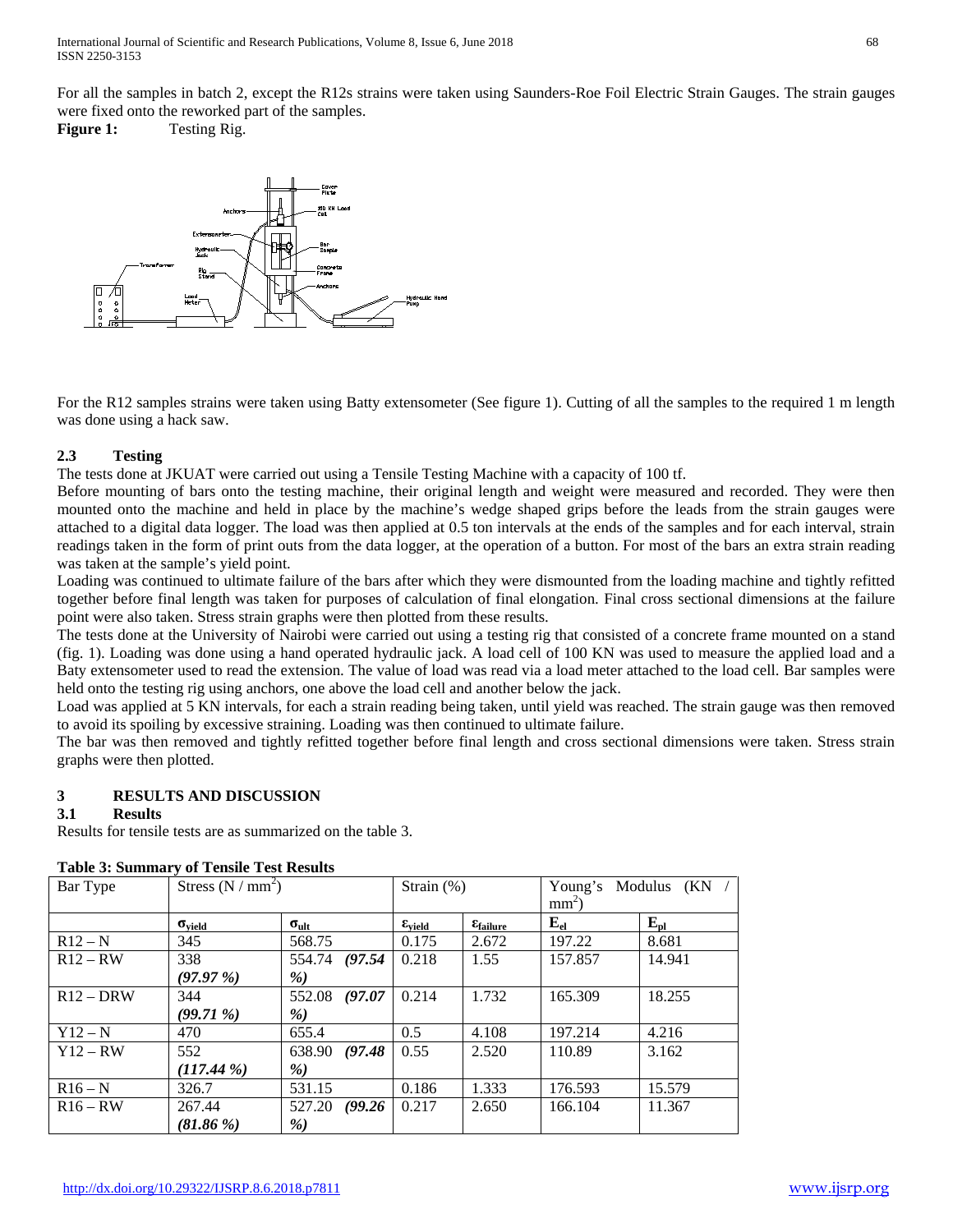| $Y16-N$ | 379.25       | 562.50          | 0.101 | 0.680 | 385.681 | 33.73 |
|---------|--------------|-----------------|-------|-------|---------|-------|
| $Y16-N$ | 472.86       | 584.10 (103.84) | 0.261 | 0.998 | 317.641 | 1.067 |
|         | $(124.68\%)$ | %               |       |       |         |       |

## **3.2 Conversion of Final Elongations To Proportional-Gauge-Length Equivalents**

The ISO 2566 / 1 – 1973 **[5]** specifies a method of converting percentage elongations after fracture obtained on various proportional and non-proportional gauge lengths (a proportional gauge length is one having a specified relationship to the square root of the cross sectional area (S<sub>o</sub>) e.g. 5.65  $\sqrt{S_0}$  whereas a non proportional gauge length is one not specifically related to the cross sectional area of the test piece, usually expressed as a given dimension e.g. 50mm **[5 – Sections 3.2 & 3.3]**). The formula on which the conversions are based is considered to be reliable when applied to carbon, carbon manganese, molybdenum and chromium molybdenum steels within the tensile strength range 300 to 700 N  $/$  mm<sup>2</sup> [5].

The formula can be expressed in a simplified form as below

$$
A_r = 2 A \{ \sqrt{(S_0) / L_0} \} \exp{0.4}
$$
 ...... (i)

Where  $A_r$  is the required elongation on gauge length  $L_o$ .

A is the elongation on a gauge length of 5.65  $\sqrt{(S_0)}$  [5 – **Section 4**].

The samples tested in this study were approximately 1 m long. This length was based not on the prescribed relationship for a proportional gauge length but on rather on the machine constraint. The distance between the grips (which is the distance which underwent the elongation during the testing is taken as the gauge length on which the final elongations are calculated. This gauge length is not therefore proportional hence the need for correction of the observed elongations before comparison with the code requirement values for elongation is done. The code **[6, 7]** specifies percentage elongation of 22 % for R12s and R16, and 12 % for Y12s and Y16s. These percentages are the A values in the equation (i).

Using the equation (i) therefore, the prescribed values of minimum elongation that would be required for the test pieces in this study would be as given in table 4.

| Bar size & $L_0$ value                     | Min. % elongation value for | Min. % elongation value for |
|--------------------------------------------|-----------------------------|-----------------------------|
|                                            | $L_0 = 5.65 \sqrt{S_0}$     | study $L_{o}$               |
| R12s, $L_0 = 615$ mm                       | 22                          | 8.68                        |
| Y 12s, $L_0 = 700$ mm                      | 12                          | 4.50                        |
| R <sub>16s</sub> , L <sub>o</sub> = 700 mm | 22                          | 9.25                        |
| Y 16s, $L_0 = 700$ mm                      | 12                          | 5.04                        |

## **Table 4: Converted minimum elongations**

Average percentage elongations and percentage reduction in areas obtained were as summarized on table 5.

| Bar Type  | Average    | Percentage | Average        | Percentage |
|-----------|------------|------------|----------------|------------|
|           | Elongation |            | Area Reduction |            |
| R12/N     | 21.06      |            | 51.98          |            |
| R12/RW    | 20.36      |            | 52.73          |            |
| R12 / DRW | 18.86      |            | 52.16          |            |
| Y12/N     | 7.92       |            | 39.76          |            |
| Y12/RW    | 20.03      |            | 39.94          |            |
| R16/N     | 14.7       |            | 55.69          |            |
| R16/RW    | 17.89      |            | 54.07          |            |
| Y16/N     | 14.84      |            | 52.29          |            |
| Y16/RW    | 6.69       |            | 47.91          |            |

### **Table 5: Average Percentage Elongation and Reduction in Area**

### **3.3 Determination of cross sectional areas**

The mass per meter length of bar was determined for three samples of each bar type in the study by measuring the weight of a sample and dividing this by its length. Average results for each bar type are as given in table 6.

### **Table 6: Average mass per meter of investigated bars**

| Bar Type<br>Meter $(Kg)$ |  |  | Average Mass Per   Average Deviation (Kg)   Average Deviation (%) |  |
|--------------------------|--|--|-------------------------------------------------------------------|--|
|--------------------------|--|--|-------------------------------------------------------------------|--|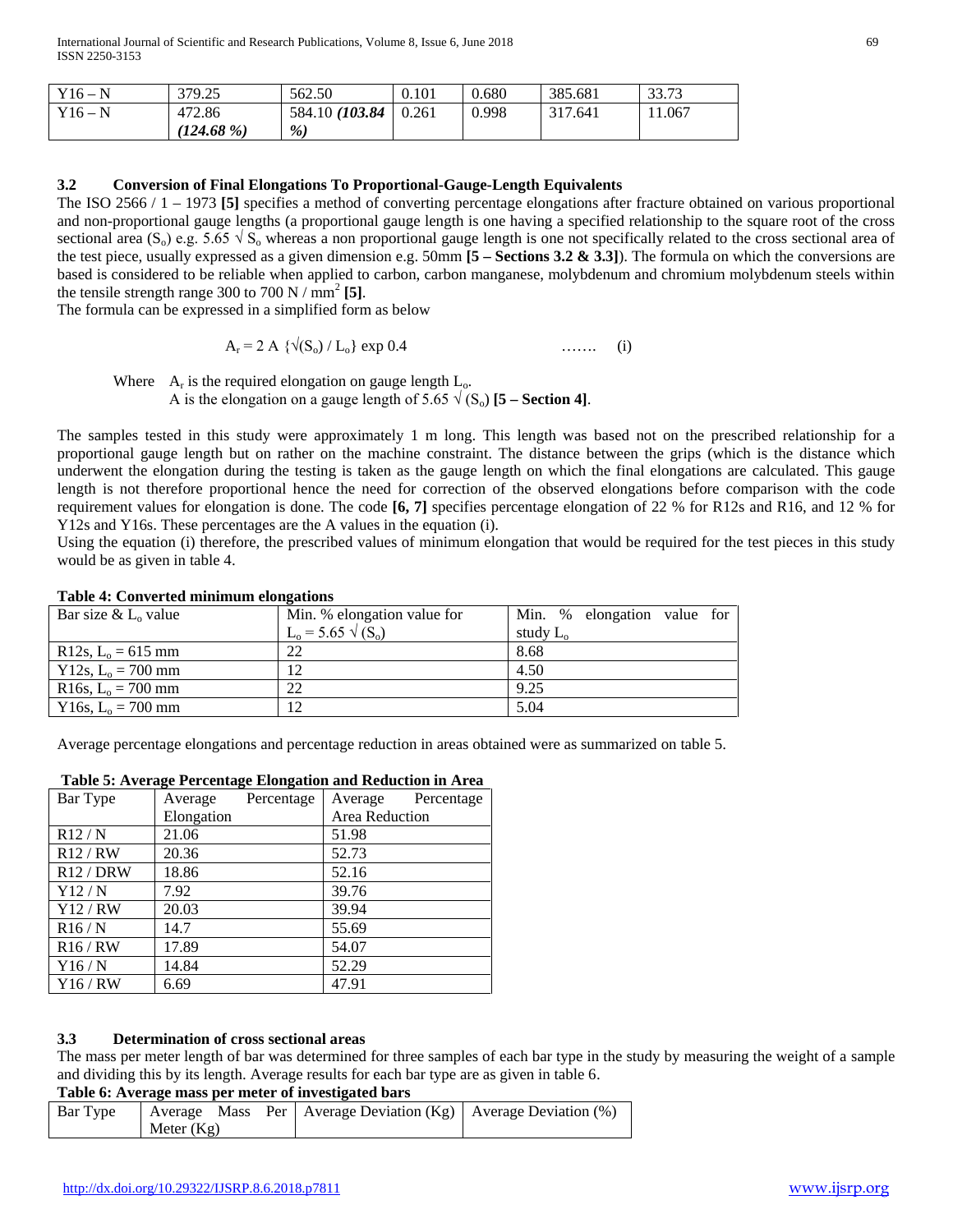International Journal of Scientific and Research Publications, Volume 8, Issue 6, June 2018 70 ISSN 2250-3153

| Y <sub>16</sub> | 1.494 | $-0.092$ | $-5.404$  |
|-----------------|-------|----------|-----------|
| R <sub>16</sub> | 1.514 | $-0.065$ | $-4.095$  |
| R12             | 1.159 | $+0.271$ | $+30.480$ |
| Y12             | 0.863 | $-0.040$ | $-2.816$  |
| R <sub>10</sub> | 0.873 | $+0.257$ | $+41.721$ |
| Y10             | 0.599 | $-0.017$ | $-2.814$  |

The method adopted for the determination of the cross sectional areas of steel used in this study for purposes of checking its compliance to the requirement of the codes of practice was the one described in the relevant codes **[6 – Clause 8, 32 – Clause 12.1, 7 - Clause 4.4.1]** as outlined below.

For bars whose pattern of deformation is such that, by visual inspection, the cross sectional area is substantially uniform along the length of the bar, the effective cross sectional area can be taken as the cross sectional area determined by weighing and measuring to a precision of  $\pm$  0.5 per cent of length and not less than 0.5 m when;

Gross cross sectional area (in  $mm<sup>2</sup>$ ) = Effective cross sectional area

 $= W / (0.00785 L).$  …… (ii)

Where  $W = Mass (in Kg)$ ,  $L =$ Length (in m).

This formula is based on the value of the nominal density of steel taken to be 0.00785 Kg / mm<sup>2</sup> per meter run  $[6 -$  **Clause 10.2, 7** – **Clause 3.4]**. Average values of cross sectional area for each size of bar investigated were found to be as given on table 7.

| Bar Type        | Average Cross<br>Sec. | Diameter<br>Average | Deviation (mm) | Deviation $(\%)$ |
|-----------------|-----------------------|---------------------|----------------|------------------|
|                 | Area $(mm2)$          | (mm)                |                |                  |
| Y <sub>16</sub> | 190.3                 | 15.6                | $-0.43$        | $-2.73$          |
| R <sub>16</sub> | 192.9                 | 15.7                | $-0.30$        | $-1.90$          |
| R12             | 147.6                 | 13.7                | $+1.67$        | $+13.9$          |
| Y12             | 109.9                 | 11.8                | $-0.17$        | $-1.40$          |
| R10             | 111.2                 | 11.9                | $+1.90$        | $+19.0$          |
| Y <sub>10</sub> | 76.3                  | 9.8                 | $-0.17$        | $-1.67$          |

#### **Table 7: Average cross sectional areas**

### **3.4 Discussion**

#### **3.4.1 Introduction**

Tensile tests were carried out on Y16, Y12, R16 and R12 bar samples. Of notable interest is that as opposed to prior expectations that the reworked bars would break on the region of the rework, most of the bars were breaking away from reworked regions. This could have been caused by a number of reasons, some of which have been discussed below together with other observed issues of interest.

#### **3.4.2: Cracking**

During reworking of some of the reinforcement bar samples, two bars (one R16 and one Y16) broke as they were being straightened. In addition to this, most of the bigger reworked bars tested (especially Y16) were found to be cracking during straightening. This is suspected to have been the main cause of failure on the reworked regions of these bars. Two main problems of cracking may have led to this kind of failure:

- a) Cracking reduces effective cross sectional area at that particular point on the bar, providing a point of weakness and,
- b) Cracks are regions of stress concentration that could lead to failure before the ultimate strength of the steel is reached. When cracked steel is subjected to tensile stresses in a direction perpendicular to the direction of the crack, stresses at the crack front are significantly increased approaching a theoretical infinite value for sharp crack fronts.

#### **3.4.3: Strain Hardening**

The square twisted bars are usually brought to their strength by the strain hardening process, having been manufactured as mild steel square bars and then twisted through an optimum angle to achieve the higher strength. It is known that strain hardening serves to increase the strength of mild steel only to a certain degree beyond which further straining will cause loss of strength as is evident on the stress strain curve for mild steel. It is possible that the process of reworking the square twisted bars in this case could have taken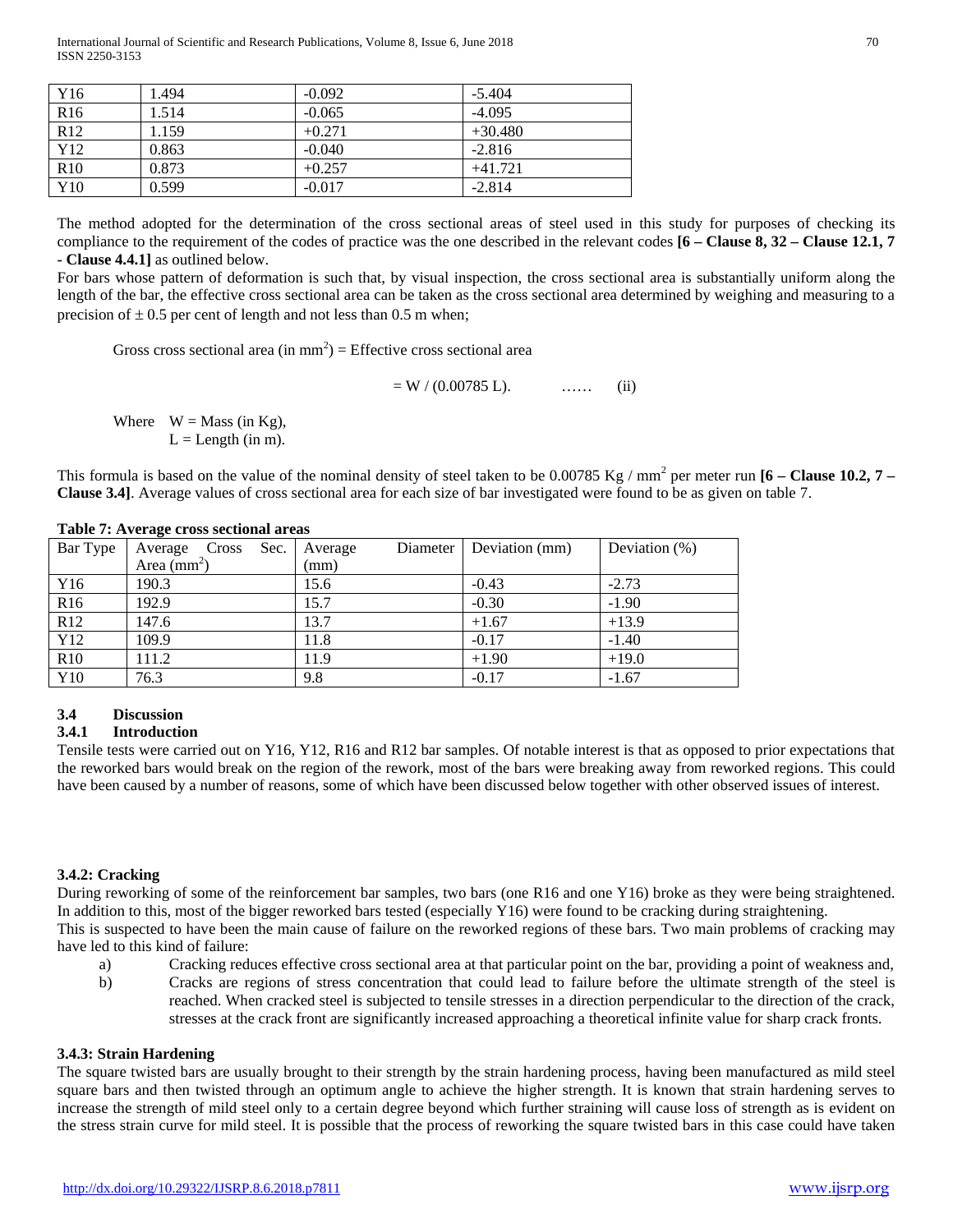the bars beyond the optimal level of strain hardening thus causing weakening on the regions of rework. This could have been a cause for failure on these regions for these bars.

Strain hardening might also have caused the increase in the yield strength of most of the Y12 samples. If it's assumed that the twisting done during manufacturing did not reach the optimum level of strain hardening, it is possible to argue that the reworking had hardened the bars further on the regions of rework (since these were the regions where the strain gauges were fixed) causing yield to seem to occur at higher stresses as figure 2 suggests.





This kind of scenario has the problem that the difference between the 'enhanced' yield and the ultimate failure load is greatly reduced. Now, the codes [31,18] require that the ultimate tensile strength of the bars be at least 15 % greater than the yield strength for mild steel, and 10 % for high yield steel. When the yield strength is 'enhanced' the percentage difference between the yield and the ultimate stress is significantly reduced and could cause this particular condition not to be met.

Another issue that would arise if this assumption is true is the reduction of the plastic region of the stress strain curve. This could cause restraint on plastic design since ductility is significantly reduced especially in smaller bars **[8]**.

### **3.4.4: Kinks**

When the bar samples were bent and straightened there were kinks that were left at the points of bending and these also were found to have a significant effect on the behavior of these bars under tension.

Strain gauges were used on the samples tested in JKUAT. These gauges were fixed on the reworked regions since it's the behavior of the steel on these regions that was of interest. In some of the bars where the kinks were more pronounced there occurred a significant amount of compression (up to -4500 x  $10^{-6}$  at 68 KN tensile load for one Y16 sample).

From the stress strain relationship;

$$
E=\sigma\,/\,\epsilon
$$

Taking  $E = 205 \text{ KN} / \text{mm}^2$ . Stress on the compression side of this bar's cross section can be calculated as

$$
\sigma = 205000 \text{ N} / \text{mm}^2 \text{ x } 0.0045
$$

$$
= 922.5 \text{ N} / \text{mm}^2
$$

Adding this value algebraically to the direct tensile stress at the point when this strain was observed. Total stress on the outer face of the bar

$$
\sigma_t = 350 - 922.5
$$

$$
= -572.5 \text{ N} / \text{mm}^2
$$

This value is way above the known yield stress of the bar and thus this can be taken to suggest that the yield point was long exceeded at this point. Now, if it is assumed that the stress on the outer surface of the bar (where the strain gauge was placed) is at yield ( $\leq 460$  $N / mm<sup>2</sup>$ ), it is a requirement of static equilibrium that some other part of the section be stressed by an equal amount in the opposite direction so as to achieve a balance of forces. Due to this, it can be argued that the inner face of the kink is likely to yield much earlier since it's subjected to both bending and direct tensile stresses, leading to the weakening of the whole bar in tension. One could also look at this problem as below;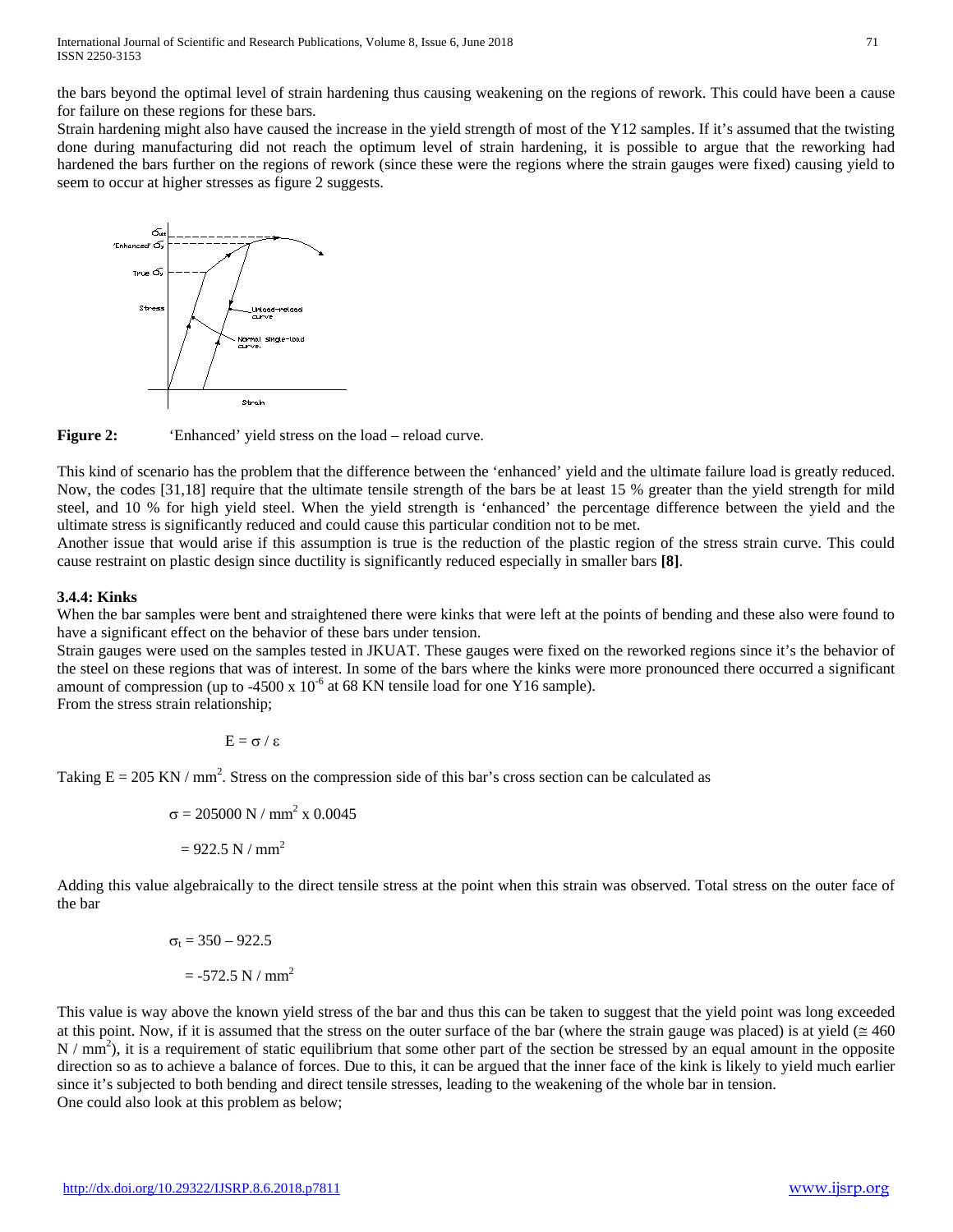





**Figure 4:** Bar Cross Section and Bending Stress Distribution.

From figure 3 the bar subjected to a tensile force P and having a kink of height h as shown in the figure will have a moment, say Mx, due to the eccentricity of the applied force. From the equation for flexure:

$$
M / I_{xx} = \sigma / y
$$

Where  $M =$  Applied moment

 $I_{xx}$  = Second moment of inertia of the section

 $\sigma$  = Resulting axial stress

 $y =$  distance of the fiber for which stress in sought, from the neutral axis.

$$
\sigma=M\ y\ /\ I_{xx}
$$

Substituting for  $I_{xx} = \pi r^4 / 4$ 

$$
\sigma = (4~M~y)~/~\pi_4
$$

From figure 3, as the tensile force P increased, the kink height h was found to be decreasing until the bar was completely straight (this was found to occur at approximately the yield point). At zero force, moment ( $P^I$  x h<sup>I</sup>) is zero ( $P^I$  = 0) and at yield the moment is also zero ( $h<sup>1</sup> = 0$ ). If a linear inverse proportional relationship is assumed between P and h (since this variation occurs in the elastic portion of the stress strain curve), the maximum moment will occur at an optimum value of the product of  $P<sup>I</sup>$  and  $h<sup>I</sup>$  which will be at approximately when  $P^I = P_y / 2$  and  $h^I = h / 2$ . Ie;  $M = (P_y / 2) x (h / 2)$ 

 $= P_v h / 4$ 

Substituting for M in stress equation;

$$
\sigma = 4y \cdot P_y h / 4\pi r^4
$$

$$
= P_y h.y / \pi r^4
$$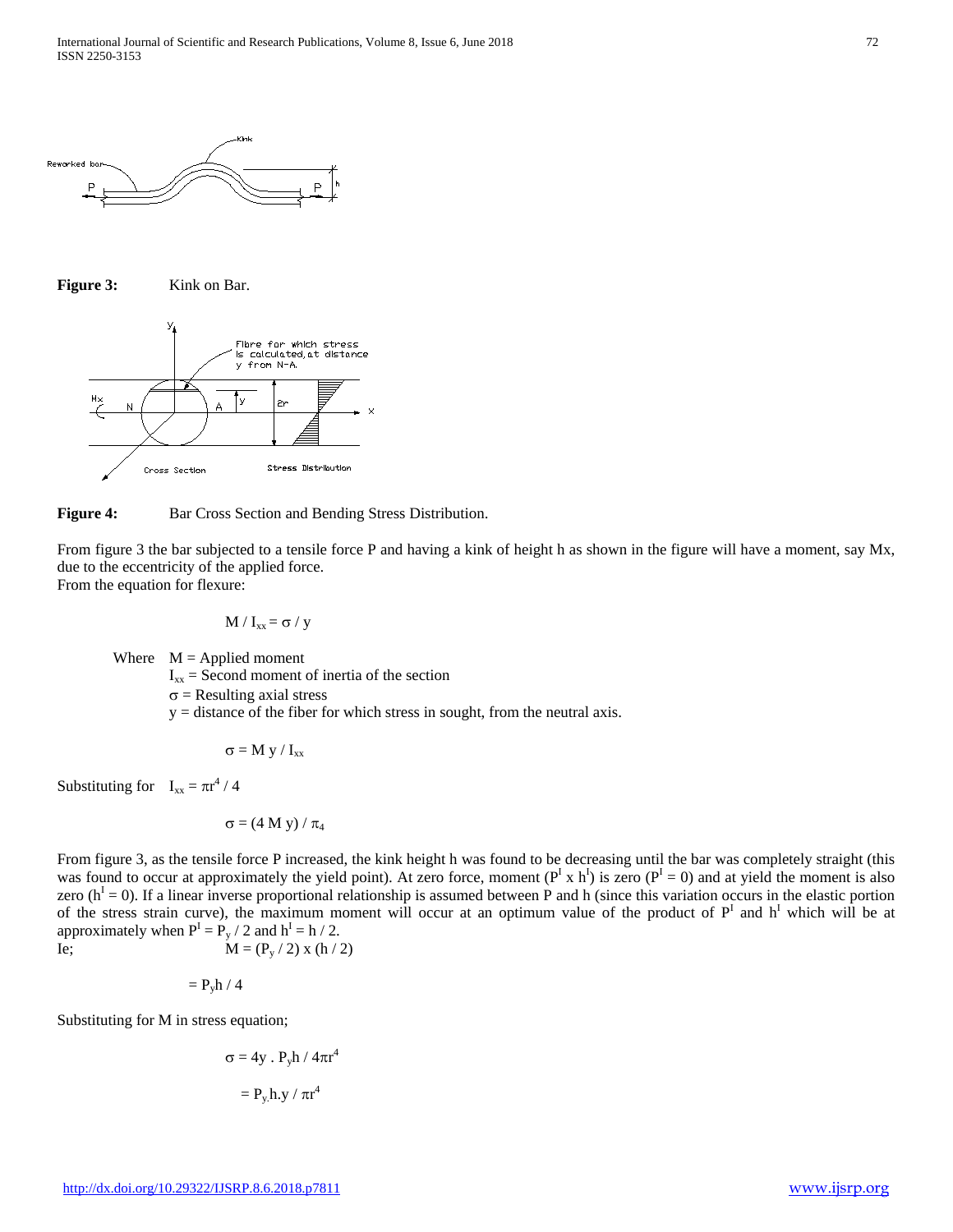International Journal of Scientific and Research Publications, Volume 8, Issue 6, June 2018 73 ISSN 2250-3153

$$
\sigma_{max} = P_y.h / \pi r^3
$$

The most critical value of h was found to be about 25mm for the bigger bars. Taking this value and assuming the yield to have occurred at 460 N / mm<sup>2</sup>, substitution into the stress equation above gives for a 16 mm diameter bar:

$$
\sigma_{\text{max}} = (92.49 \times 10^3 \times 25) / (3.142 \times 8^3)
$$

$$
= 1438.3 \text{ N} / \text{mm}^2
$$

This figure again is found to exceed the yield stress by far and can be taken to imply that by the time the bar is seemingly reaching yield, part of it has yielded long before. This, in addition to lowering the overall tensile strength of the bar, would also affect the ductility of the bar as there would be differential plastic deformation with a small part being yielded while most of the rest of the bar is still in the elastic region.

#### **3.4.5: Position of breaking**

The position of failure for the bars tested was recorded and is summarized in the table 8.

| Bar             | <b>Broke at rework</b> |                   | <b>Broke away from rework</b> |                   |  |
|-----------------|------------------------|-------------------|-------------------------------|-------------------|--|
|                 | <b>Number</b>          | <b>Percentage</b> | <b>Number</b>                 | <b>Percentage</b> |  |
| R12             |                        | 44.4              |                               | 55.6              |  |
| Y12             |                        |                   |                               | 100               |  |
| R <sub>16</sub> |                        |                   |                               | 100               |  |
| 716             |                        |                   |                               | 57.1              |  |

### **Table 8:Frequency of bars breaking at rework**

As is evident on table 8, most of the tested bars had a tendency of breaking away from the reworked area. For these bars it was observed that they did not have a specific position or region where they broke and were breaking at any point between the rework and the grips.

It is suspected that this could have been caused by work hardening during reworking. From figure 2, it is possible that the bars were taken to a point beyond the yield say the one marked 'Enhanced'  $\sigma_{v}$  during reworking and thus making the reworked region effectively harder than the rest of the beam. At the time of testing, this region of rework could have been taken through further rework, causing the breakage to occur on the other regions from the rework. If this is true then the criteria for the breaking changed from the expected one of the 'weakened reworked area' to one of the point with minimum cross sectional area i.e. the bars broke at the points with minimum cross sectional area. Such a point would occur randomly along the bar thus the random failure points observed in these bars.

There are some bars that were however significantly affected by the reworking as is evident on table 8. Close to one half of both the R12 and Y16 bars tested broke on the region of the rework. It is possible that these bars were affected by one or both of the scenarios discussed in 3.4.2 & 3.4.4 above.

### **3.4.6: Ductility**

Ductility is usually measured using either or both of the quantities;

- Percentage elongation
- Percentage reduction in area

For percentage elongation, it is usually required that the gauge length used in the tests be given together with the results. This is because the extent by which the bar yields at the point where it necks is a function of, among other factors, the cross sectional area and the ductility of the particular bar. The length of the bar however, if longer than the extent over which the necking occurs, has no effect on the length of the necked region L, (figure 5). Due to this therefore, the longer the gauge length, the lower the minimum percentage elongation required and thus the need for converting the prescribed minimum percentage to conform to the gauge length of study.

**Figure 5:** Necked region of tensile test sample

The length of the necked region, L, in the samples in this study was found to range approximately from 30 mm to about 60 mm with



[www.ijsrp.org](http://ijsrp.org/)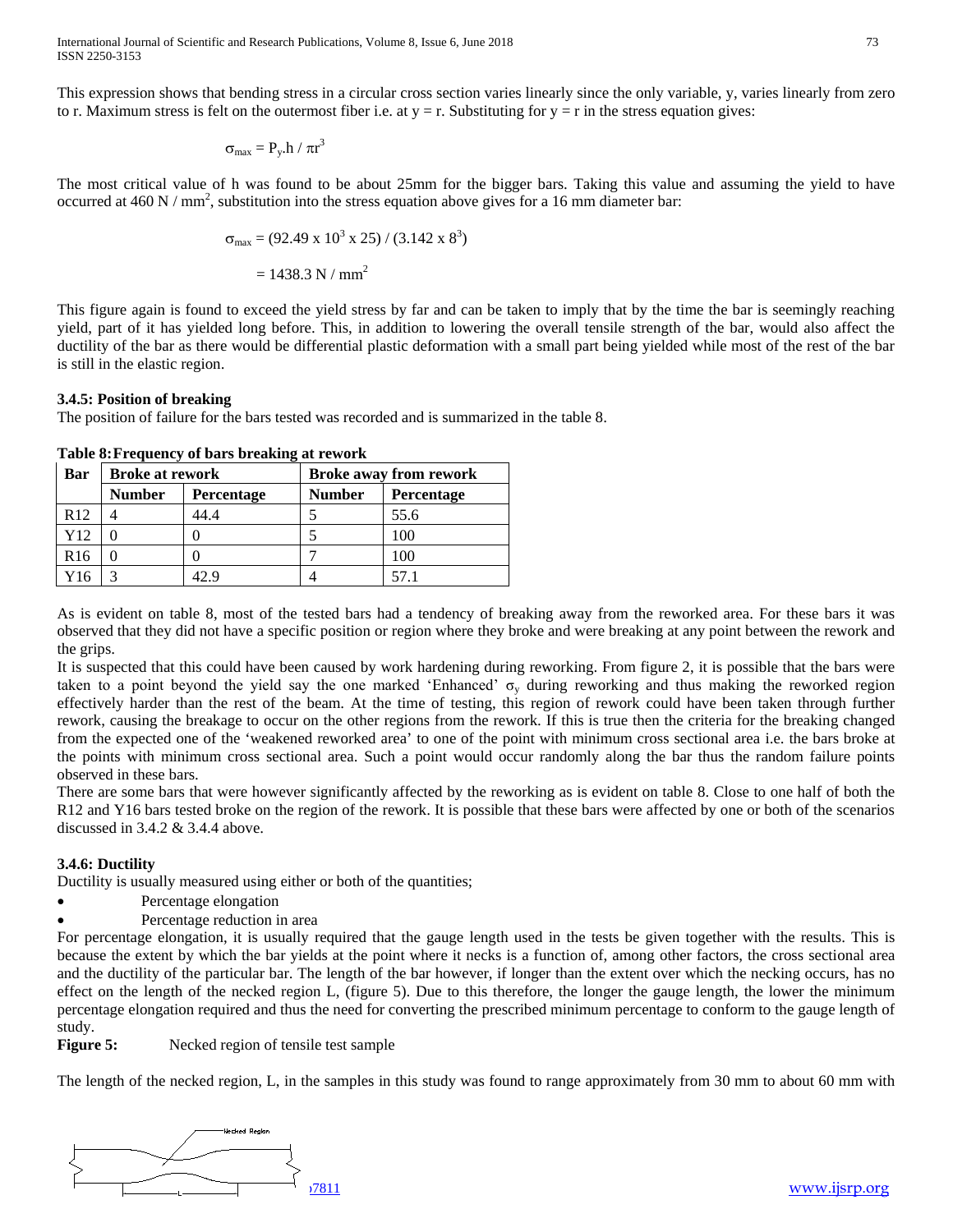International Journal of Scientific and Research Publications, Volume 8, Issue 6, June 2018 74 ISSN 2250-3153

the more ductile bars having the higher values. This compared to the distance between the grips (say 650 mm as in the R12 samples) is fairly significant. However, from the equation (iii) used in the conversions, a slightly longer bar would have a very small value of the required minimum elongation. Bars specified for reinforcing concrete have lengths of up to of 12 m (nominal length of manufacture). An R12 bar of such length (12 m) would be required to have the following minimum elongation requirement:

$$
A_r = 2 A \{ \sqrt{(S_o) / L_o} \} \exp 0.4 \qquad \qquad \dots \qquad \text{(iii)}
$$
  
= 2 x 22 x { $\sqrt{(113.1) / 12000} \}^{0.4}$   
= 2.65 %.

Considering the kind of percentage elongations that the R12 samples were giving, a value of 2.65 % such as calculated above would be easily achievable. This might mean that the effect of reworking which would be expected to reduce ductility is most likely to be critical in shorter bars than in longer ones.

Converting the values of minimum elongation given by the codes **[6, 7]** and comparing them with the elongations from the tensile tests table 5, gives the summary table 9.

### **Table 9:Summary of average percentage elongations and converted minimum percentage elongation**

| requirements      |                               |            |              |                    |  |  |
|-------------------|-------------------------------|------------|--------------|--------------------|--|--|
| Bar type and size | Average percentage elongation |            |              |                    |  |  |
|                   | Converted                     | Normal bar | Reworked bar | Double<br>reworked |  |  |
|                   |                               |            |              | bar                |  |  |
| R12s              | 8.68                          | 21.06      | 20.36        | 18.86              |  |  |
| Y12s              | 4.50                          | 7.92       | 20.03        | -                  |  |  |
| R <sub>16s</sub>  | 9.25                          | 14.7       | 17.89        | -                  |  |  |
| Y16s              | 5.04                          | 14.84      | 6.69         |                    |  |  |

Generally all the bars were found to be within the code limits for minimum percentage elongation. An interesting observation however was in the R12 samples that showed a small but clear decline in percentage elongation with reworking the bar twice as opposed to reworking once as in the other bars. This is probably the result of a larger degree of strain hardening, due to more reworking. Again, as expected, the bigger bars were found to be less ductile than the smaller ones, even after reworking. Reworking did not reduce the percentage elongation enough to disqualify such bars by this requirement.

### **3.4.7: Yield and Ultimate Stresses**

**requirements**

From table 3 clear decline of ultimate strength is observed for R12 samples from normal, to reworked, to double reworked bars. For the Y12 bars, the yield stress was generally 'enhanced' in the reworked bars as discussed in section 4.1.5.2 ( $\approx$  117 % of the normal bar'). However, the ultimate strength of the reworked bars was found to have been reduced ( $\approx$  97 % of the normal bar'). R16 samples showed a slight reduction in both yield (82 % of the normal) and ultimate (99 % of the normal) strengths. This could probably be as a result of reduction of area since some of these bars were found to be cracking transversely to the longitudinal axes of the bars. Both yield and ultimate strengths of Y16 bars were found to be higher in the reworked bars than in the normal bars ( $\approx$  124 & 103 % of the normal respectively). This could be a result of further strain hardening caused by the reworking. It is interesting to note here that the average yield strength for the Y16 Normal Bars ( $\approx 380$  N / mm<sup>2</sup>) is less than that specified in the code [7], this could probably be due to insufficient amount of twist during manufacturing. Generally, in all the bars except the Y16s, reworking seemed to be reducing the ultimate strengths of the bars even though only to a small extent.

It is a requirement of the codes for steel reinforcement bars [**7, 6**] that the ultimate strength of mild steel bars be at least 15 % that of their yield strength while for high yield bars this margin be at least 10 %. From table 3, the bars tested were found to comply with this requirement. Reworking was found to be reducing this percentage margin in all bars except R16s. This reduction was expected as is discussed in preceding sections. It should however be noted that the reducing effect was so small that the reworked bars were found to be able to meet the code requirement, on the average. However, some individual Y12 bars were observed to fall short of the minimum 10 % requirement.

### **3.4.8: Mass per meter run and cross sectional areas**

From table 6, it is observed that all of the high yield test samples do not meet the requirement for tolerance of mass per meter run [**7, 6**]. This is as opposed to the round bars, which show a better compliance to this requirement. It was also observed that some of the bars complied with the code requirement for deviation, ie ± 4.0 per cent **[6]**. The other round bars seem to be more conservative in that they showed large positive values of deviation from this requirement. However, since this tolerance is subject to the one on mass per meter **[7, 6]**, to which the bars were found not to comply, they were found not to comply with the standards requirement.

### **Young's Modulus of Elasticity**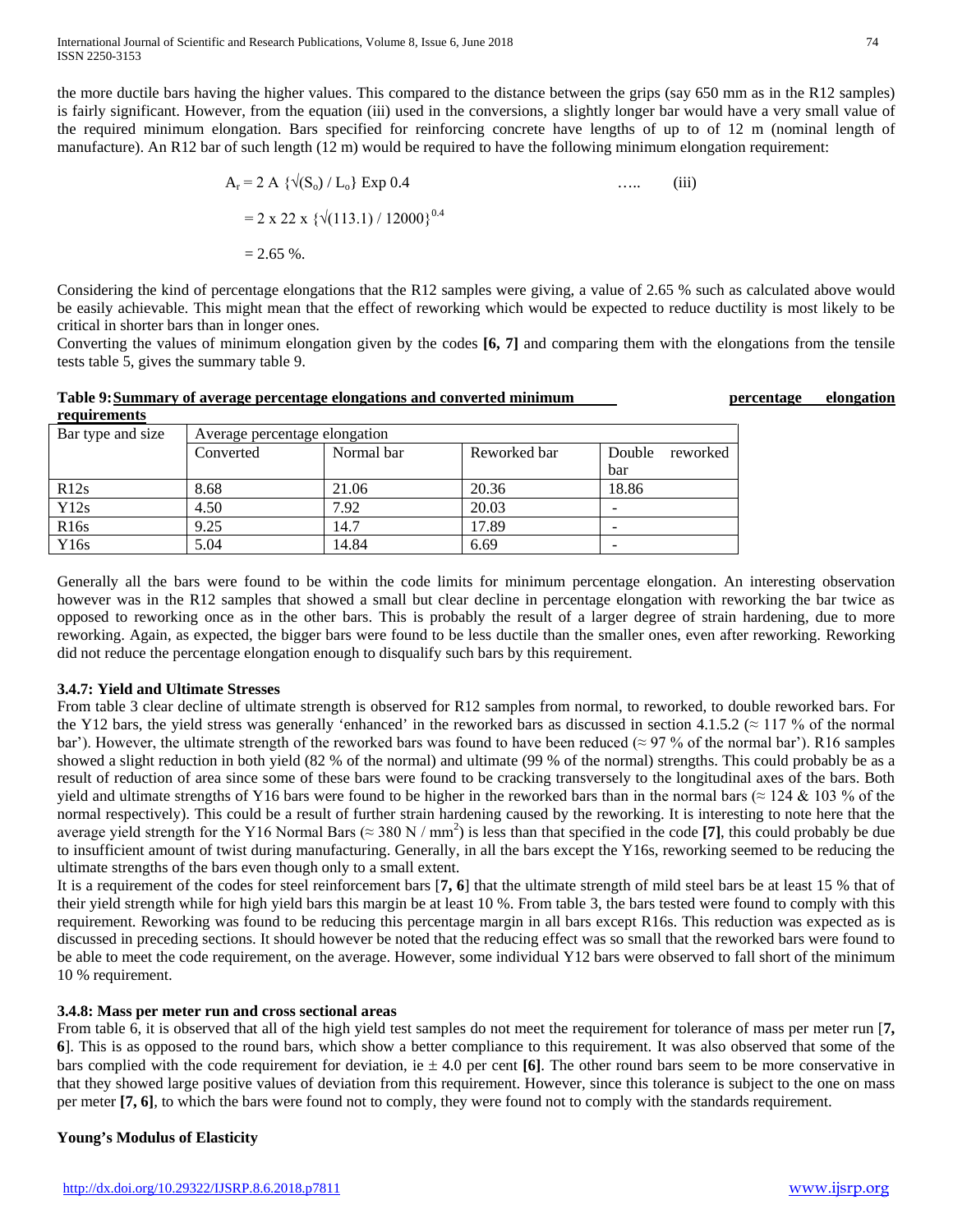The average  $E_{el}$  Values for reworked samples were expressed as a percentage of the  $E_{el}$  values for the normal bars and are given in table 10.

| v alues         |                                                |                                      |
|-----------------|------------------------------------------------|--------------------------------------|
| Bar Type & Size | Average $E_{el}$ Value (KN / mm <sup>2</sup> ) | Average $E_{el}$ Value (% of Normal) |
| R12/N           | 197.22                                         | 100.00                               |
| R12/RW          | 157.59                                         | 80.04                                |
| R12 / DRW       | 165.31                                         | 83.81                                |
| Y12/N           | 197.21                                         | 100.00                               |
| Y12/RW          | 110.89                                         | 56.23                                |
| R16/N           | 176.59                                         | 100.00                               |
| R16/RW          | 166.10                                         | 94.06                                |
| Y16/N           | 385.68                                         | 100.00                               |
| Y16/N           | 317.64                                         | 82.36                                |

 $V_0$ **lues** 

As can be seen in table 10, the normal samples seemed to have, on the average, higher values of  $E<sub>el</sub>$ . This seems to suggest that reworking might have reduced the stiffness of these bars. An average percentage of the  $E_{el}$  value for the R12 reworked bars was found to be 80.04 %. This indicates an average reduction of the  $E_{el}$  value from the normal of close to 20 %, which is considerably significant. This trend is repeated in the averages for Y12s, Y16s and, to a small extent, for R16.

From these plots it's clear that the reworking had a significant effect on  $E_{el}$  values. Looking at the stress strain relationship,

$$
E=\sigma\,/\,\epsilon
$$

A decrease in the value of E would be a result of a bigger increase in the value of ε without a corresponding proportional increase in the value of σ. This scenario is usually observed in the plastic zone where there is a large increase in strain without a corresponding proportional increase in the value of stress. It is possible therefore that the reworked bars in this study had reached yield point on the reworked regions during reworking, giving the reduced  $E_{el}$  values.

The stresses used in this calculation were based on observed areas derived from the weights and the lengths of the bars. During reworking cracking of the bars was observed. It is possible that this cracking could have caused a reduction in the effective cross sectional area of the test bars resulting in higher actual stresses for a particular load than those calculated. If such a scenario occurred, even if the bar was still within the plastic range, the values of  $E<sub>el</sub>$  could be seen to be lower since they would be based on lower stress values than those actually experienced within the bars. This also could also have contributed to the 'reduction' in the values of Eel.

### **Conclusions**

Results obtained from the study led to the following conclusions

- i. Reworking of reinforcement bars reduces the elongation of the bars before ultimate failure, even though for almost all practical purposes the reduction is insignificant.
- ii. Reworking causes cracking especially in bigger bars. It was also observed that bars that didn't completely break during the rework, were capable of achieving a significant amount of the original yield and ultimate strengths.
- iii. Yield and ultimate strength showed a decrease due to reworking for most of the bars tested (2.5 % for R12 and Y12, 0.7 % for R16). R16 showed a slight increase (3.8 %). Minimum percentage difference between yield and ultimate strengths was found to follow this trend as well even though the values observed on the reworked bars were well within the minimum requirements given by the relevant codes.
- iv. Reworked bars were found to have some residual kinks which could cause 'early yielding' in some portions of the bar section causing reduction in yield strength of the bars.
- v. Reworked bars were found to be more likely to break away from than on the reworked region.
- vi. The modulus of elasticity is significantly reduced by reworking. In some bars (eg. R12s) the reduction was found to be by as much as 44 %.

# **Recommendations**

The following recommendations can be made for further work:

- 1. A number of tensile tests large enough to satisfy statistical requirements be carried out so as to be able to get results that are a true representative of the steel in the market.
- 2. Vary the number and amount of rework to determine the relationship between property change and number / amount of rework.
- 3. Using the results obtained in (i) above try and modify the available design formulae to enable the use of reworked steel, and the evaluation of structures built using such steel.